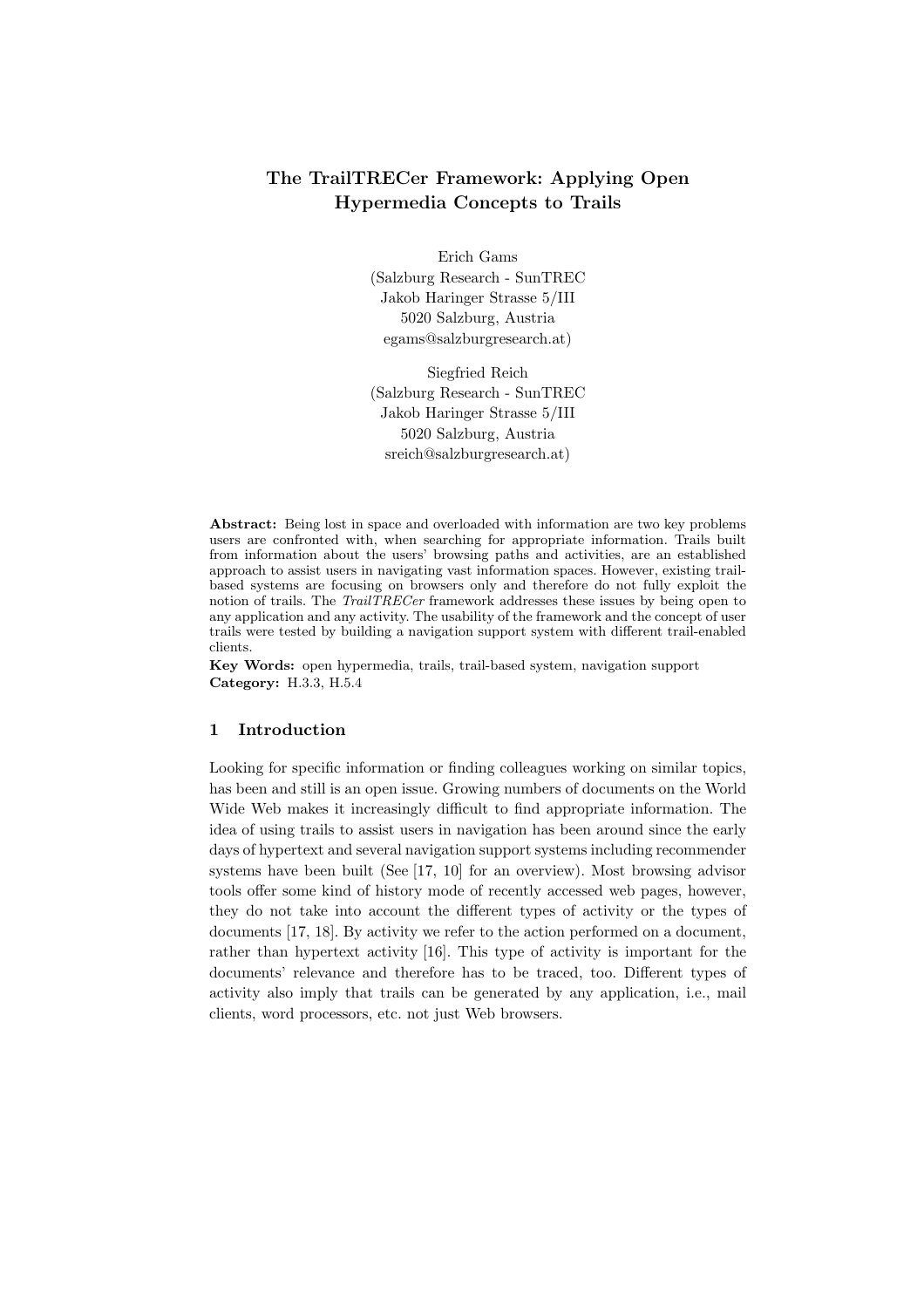Based on these findings we introduce a data model and the architecture of *TrailTRECer*, an open framework that enables the development of trail-enabled applications, for assisting users in navigation or searching for appropriate information. Its name indicates that, similar to the way "Trackers" follow trails in nature, "TrailTRECers" make their way through digital information spaces. Furthermore, we will describe different attempts of third party tool integration into open hypermedia systems. Finally, we will demonstrate the applicability of our framework to arbitrary applications by integrating a client watching print jobs, a browser client and an office client, that are able of acquiring application specific activities and visualizing recommended documents.

#### **2 A Data Model based on FOHM**

Whereas most systems simply do some analysis on browsing behaviour, we introduce trails as objects, which can be edited, deleted, copied or exchanged (i.e. so called "first-class" objects). Trails can be defined as vectors of so called trail marks. A trail mark can be anything (e.g. document, website) that can be clearly identified by a URI. For the basic entities that a trailmark and trail are built of and we also call trail-data see [14].

Based on this core trail definition and the fact that any application can produce trails, we developed a trail data model and the architecture of the *TrailTRECer* framework. The basic requirements of trail-based systems were introduced in [6]. According to the OHSWG's (Open Hypermedia Working Group [15]) reference architecture, trail functionality could simply be implemented as another middleware service. To promote interoperability to e.g. other link servers (as suggested by the OHSWG), our framework integrates trails as another hypertext application domain such as the navigational, taxonomic or spatial domain. Mapping trails into an Open Hypertext Model, offers the possibility to interoperate with other link servers and thus different ways of navigation. In our approach, we followed the fundamental open hypermedia model (FOHM [11]), a common data model capable of representing structures and implementing operations from any of the three domains, and we have expressed trail data using that model.

The basic items of the data model are associations holding vectors of bindings, a relationship type, and a structural type. Following that definition, trails can be defined as associations. In order to allow time dependent ordering, an *ordered list* will be added to the structural types. Bindings hold data references and feature vectors together. Trail marks resemble bindings, i.e., they relate nodes (which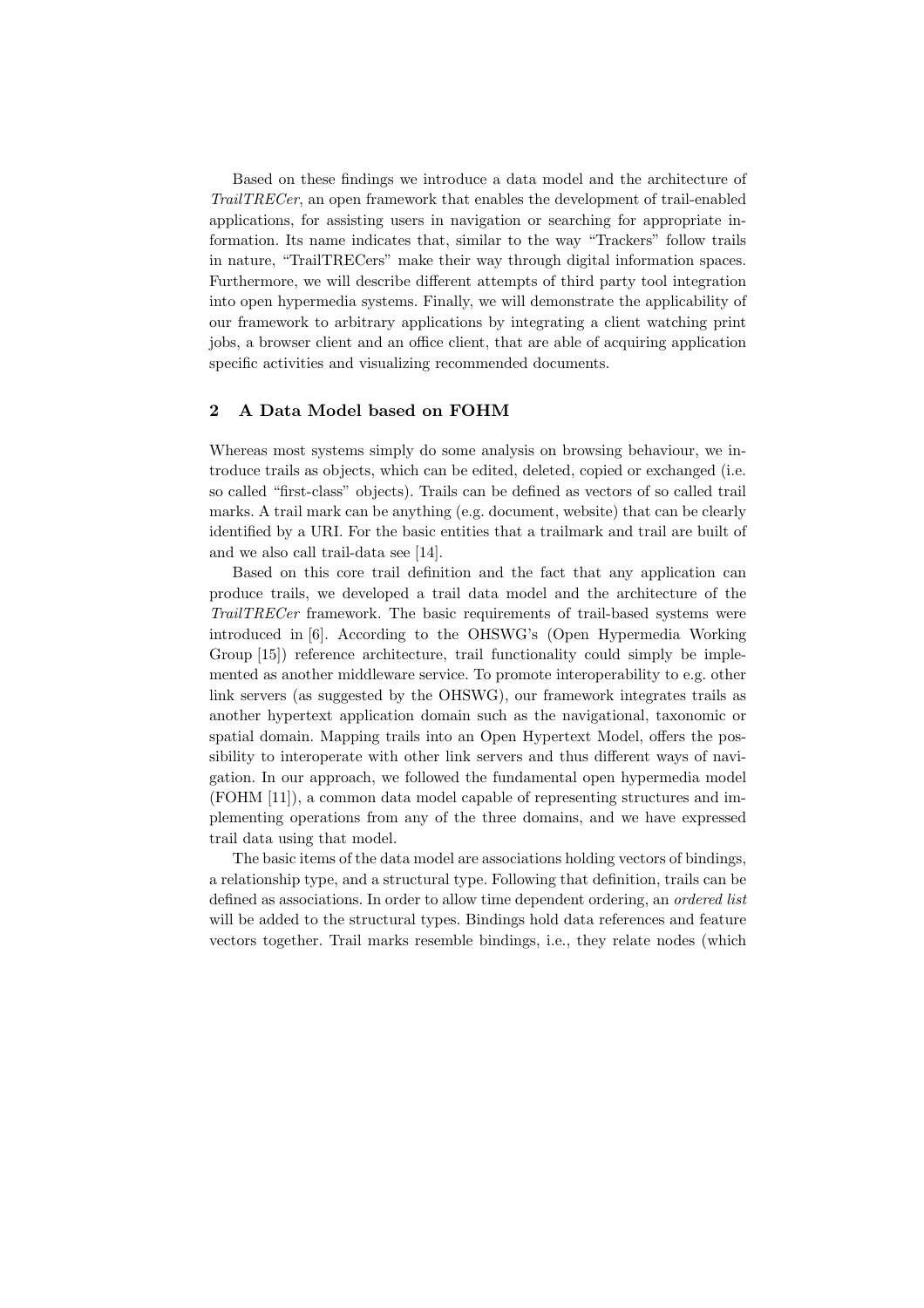are references to the actual documents) and trails together.

| $\mathcal{A} = \overrightarrow{\mathcal{B}} \times \mathcal{T} \times \mathcal{S}$ | (Associations)     |
|------------------------------------------------------------------------------------|--------------------|
| $S = \{ \text{heap}, \text{list}, \text{stack}, \text{orderedlist}, \ldots \}$     | (Structural Types) |
| $\mathcal{B} = \mathcal{I}^r \times \overrightarrow{\mathcal{F}}$                  | (Bindings)         |
| $\mathcal{N} = \{$ direction, shape, activity, ranking, date,} (Features Spaces)   |                    |

The feature space vector enumerates the different properties that must be defined in a feature vector of each binding. With respect to retrieving relevant trail marks, we extended the feature space with the trail mark properties *activity*, *ranking* and *date*. Summarizing, FOHM could be adapted with some simple modifications to hold trail data. We argue that these modifications are useful for other domains as well. For example, in the navigational domain, a ranking feature could be used for prominently displaying those bindings with high ranking values.

## **3 Framework Architecture**

By framework we stick to the definition of Bernstein [3], who argues that "a framework is a software environment that is designed to simplify application development and system management for a specialized application domain." The framework is a kind of reuseable design of a system that decomposed into a set of interacting components. Thus, the framework and its components are cooperating technologies [9]. An open trail-based framework has to provide a set of services for recording, storing, processing and navigating trails.

The distributed management of trail information and the dynamically interacting components (e.g. different trail processing components need to re-use results provided by other components) makes a trail-based system and framework well suited to be based on an multi-agent architecture [5].

SoFAR [12], the **So**uthampton **F**ramework for **A**gent **R**esearch, is a multiagent framework in Java that addresses the problem domain of distributed information processing and acts as a basis framework *TrailTRECer*. Users can combine an arbitrary number of agents, solving different tasks by processing trail data (e.g. recommendation of related items [6]). Users have the possibility to compose their individual workspaces. In order to communicate with each other, the agents have to agree on a common ontology as the topology of the exchanged messages. By representing the trail extended FOHM in an ontology, we want the framework to be open to any agent, that supports hypermedia functionality.

In order to facilitate information sharing, SoFAR provides a registry to help agents advertise and find information. Every agent of the system has to subscribe to a registry agent to inform about the own functionality and to find certain capabilities supported by other agents. To communicate and exchange information, agents use ontologies to define the content of messages.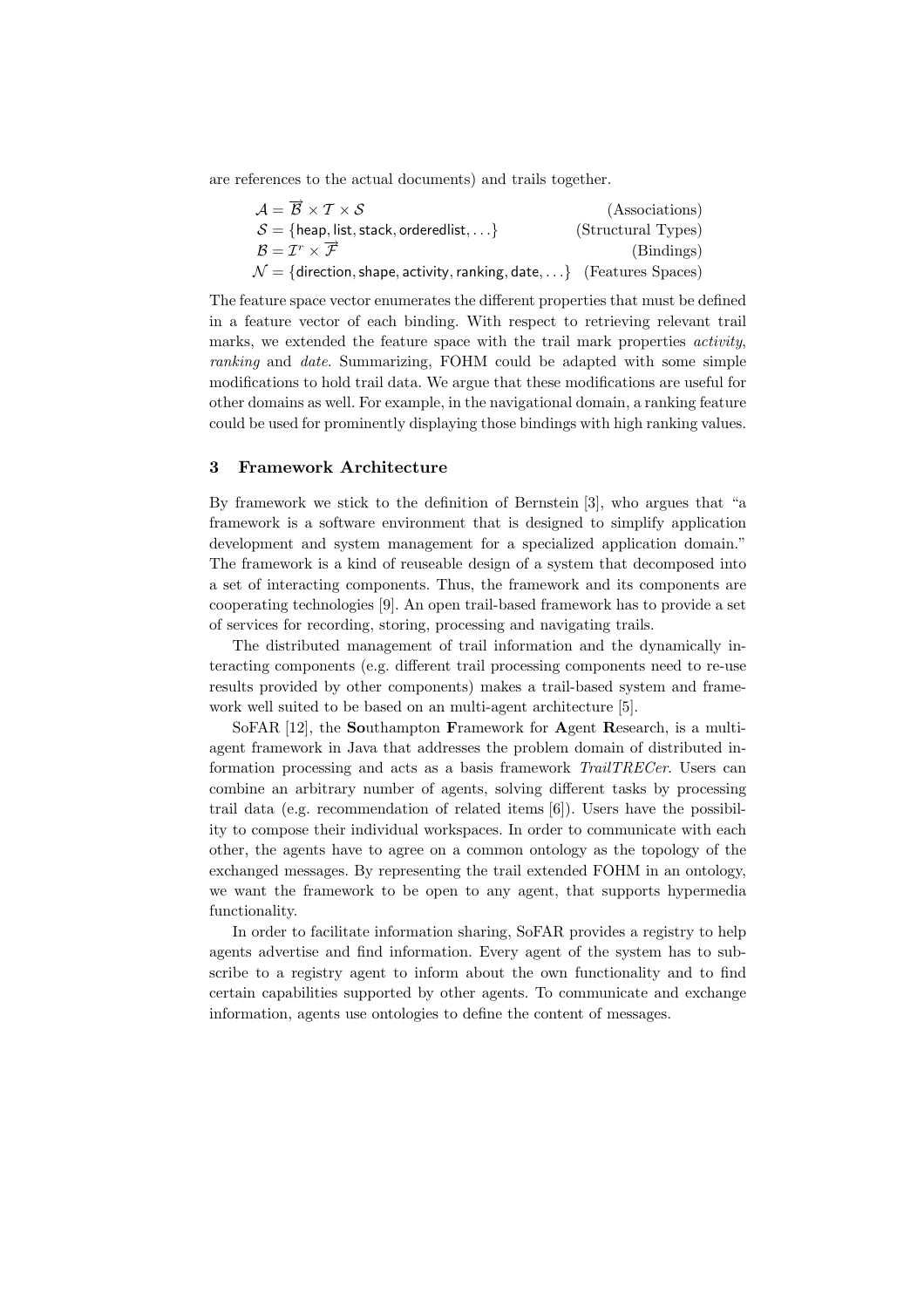```
<term name="Trailmark" extends="Predicate">
    <field type="String" name="node"/>
    <field type="String" name="activity"/>
    <field type="String" name="date"/>
    <field type="String" name="duration"/>
    <field type="String" name="user"/>
    <field type="String" name="rating"/>
</term>
<vector name="Trail" type="Trailmark"/>
<vector name="Trailvector" type="Trail"/>
<vector name="Personvector" type="String"/>
<term name="Related" extends="Predicate">
    <field type="Trailmark" name="trailmark"/>
</term>
<term name="RelatedPersons" extends="Related">
    <field type="Personvector" name="personvector"/>
</term>
<term name="RelatedDocuments" extends="Related">
    <field type="Trail" name="trail"/>
</term>
<term name="RelatedTrails" extends="Related">
    <field type="Trailvector" name="trail"/>
</term>
```
The root of the SoFAR ontology hierachy is an abstract term and a predicate, a term that can be queried about. As our framework aims at building trail based recommender systems, the basic term *Related* of the trail ontology enables the exchange of related documents, trails or persons. Any agent, that wants to receive related documents, can query for that *Related* predicate.

Figure 1 shows the basic parts of the framework that can be adapted to the users' needs. All the agents are connected to the Registry Agent and they are able to communicate with each other via the registry.

The architecture of the framework contains two main platforms, on which the agents reside. All the tasks, such as collecting data, or visualization are distributed on different agents. Each user holds an individual user platform, that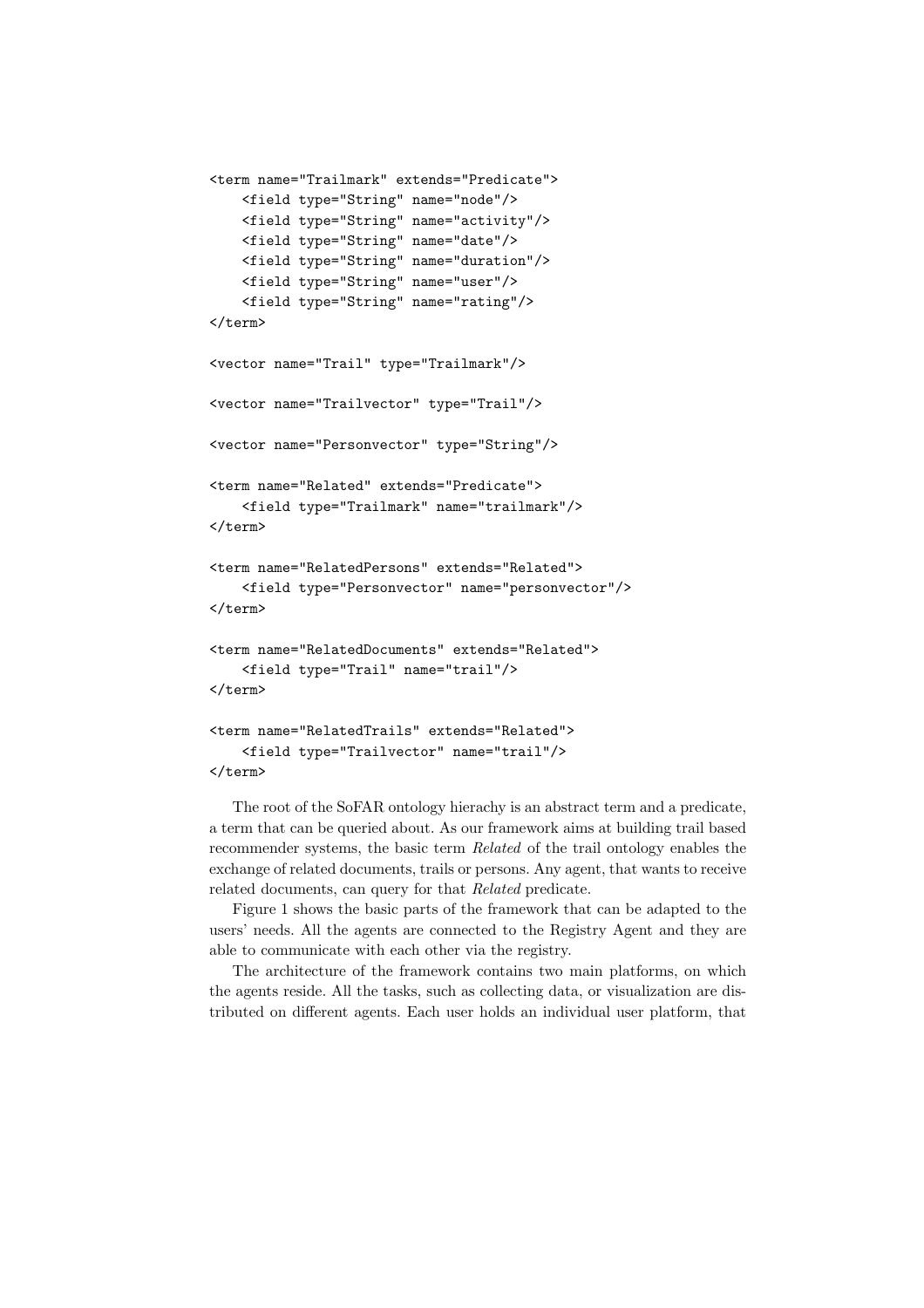

**Figure 1:** Framework architecture

contains the trail acquisition (Socket Agent, Client Agent) and trail visualization agents (User Agent). The group platform, holding the processing agents, is responsible for trail processing and storing. Our framework basically aims at supporting: trail visualization and trail acquiring.

# **4 Integration Scenarios**

In this section we give examples of integrating different applications or functionalities into our framework to enable trail functionality. According to our trail data model [14] the document URL and the activity performed on the document are the two basic entities that we want to acquire. Our aims is to envisage how people handle documents, to later on use this acquired information for supporting their navigational and information seeking tasks. More precisely handling documents stands for how people, communicate and search for and leave information about documents. These activities correspond to functionalities provided by different groups of systems and applications. Basic activities (e.g. print) are enabled by functionalities provided by the operating system. Communication and exchange of information take place, when documents are sent over the Web (e.g. mail, newsgroups). Finally most of the documents are created or edited by some third party applications (e.g. Office). Visualization integration is useful in application providing an API for adding new functionality and providing control over presentation of trail data. The user can then make use of recommendations provided by the *TrailTRECer* system related to the document in work.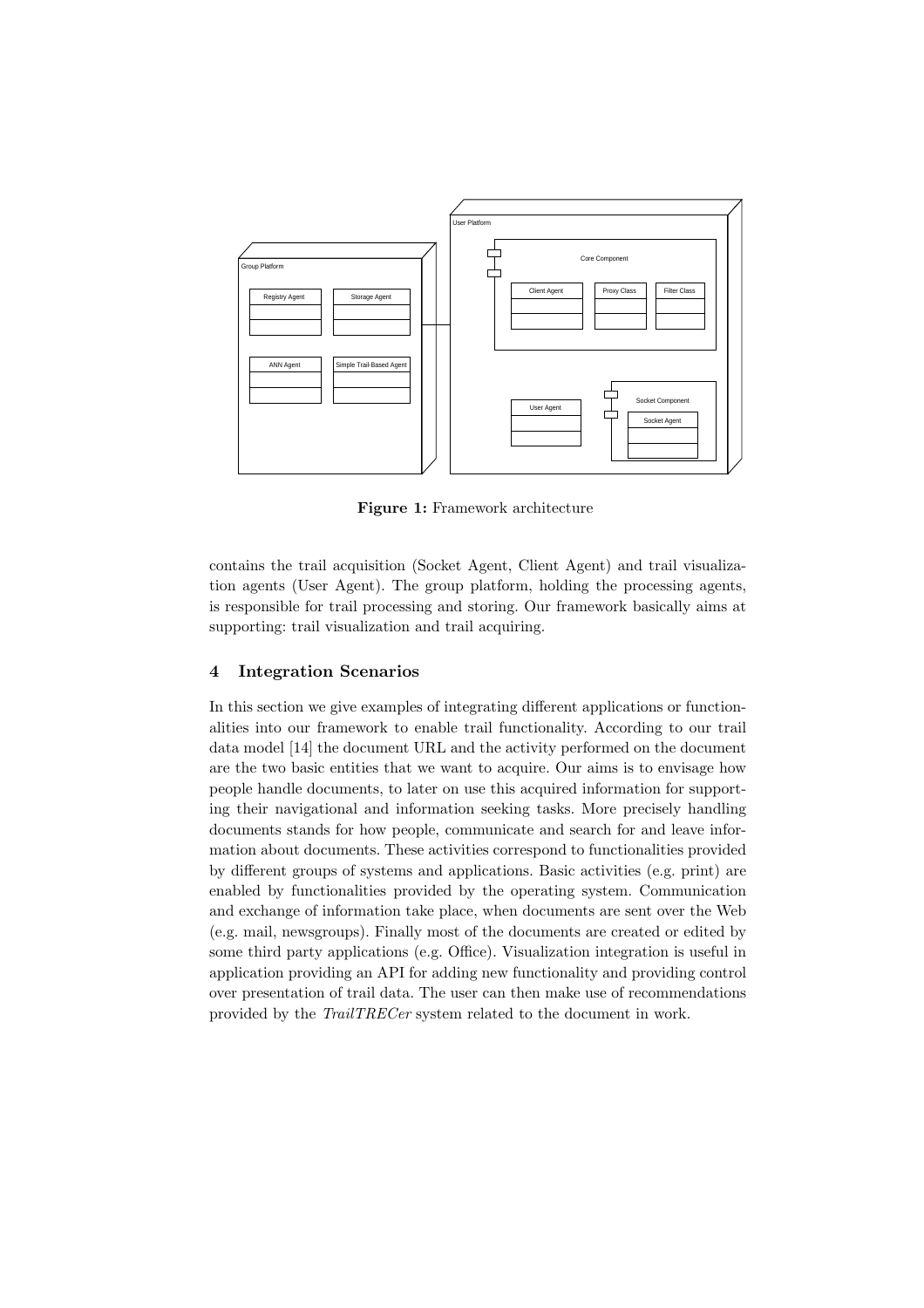Efforts of integrating open hypermedia functionality into third-party applications are also relevant for our work (see [19, 4, 1] for remarkable examples). [19] promotes an architectural model which allows the characteristics of an application, relevant to its integration with an open hypermedia system, to be modeled. The initial state of an application's communication ability can be described as being either native, non-native or non-communicative. While an native application fully understands the communications protocol of an open hypermedia system, a non-communicative application does not have any API. A non-native application has an external application programming interface (API), differing from the open hypermedia system protocol. Considering the applications initial state application integration architectures fall into three categories:

- 1. The launch-only integration architecture only provides link traversals ending at the application. The possibility to mere start up an application is not relevant to a trail-based system.
- 2. A wrapper (or shim) is an integration containing a separate element, acting as an intermediary between the application and the hypermedia system. Translating unstructured information into trail data is main task in the trail-based framework.
- 3. Finally, the custom integration architecture is implemented by modifying the source code or writing code in the application's customization language.

Our approach also assumes that the *TrailTRECer* system and the trailenabled process or application are independent processes and are run independently.

Our approach differs from the above models as we do not only need to integrate applications, but are mainly interested in different activities performed on documents. Based on these assumptions the framework offers three possibilities for a new applications to be integrated. In the following integration descriptions we also differ between application developer, who is the person adapting the framework for personal needs and the user, recording trails and customizing the recommendations.

#### **4.1 Integration of Core Activities**

Trail-related information is accessable via operations of the operation system. The Client Agent of our framework is able to retrieve trail data and forward it to the Storage Agent. The application developer is responsible for the retrieval of data of any application and convertion to trail data. A core template class (Filter Class) offered by the framework can be adapted to a users needs by implementing so called hook methods [13]. The hook method is an empty abstract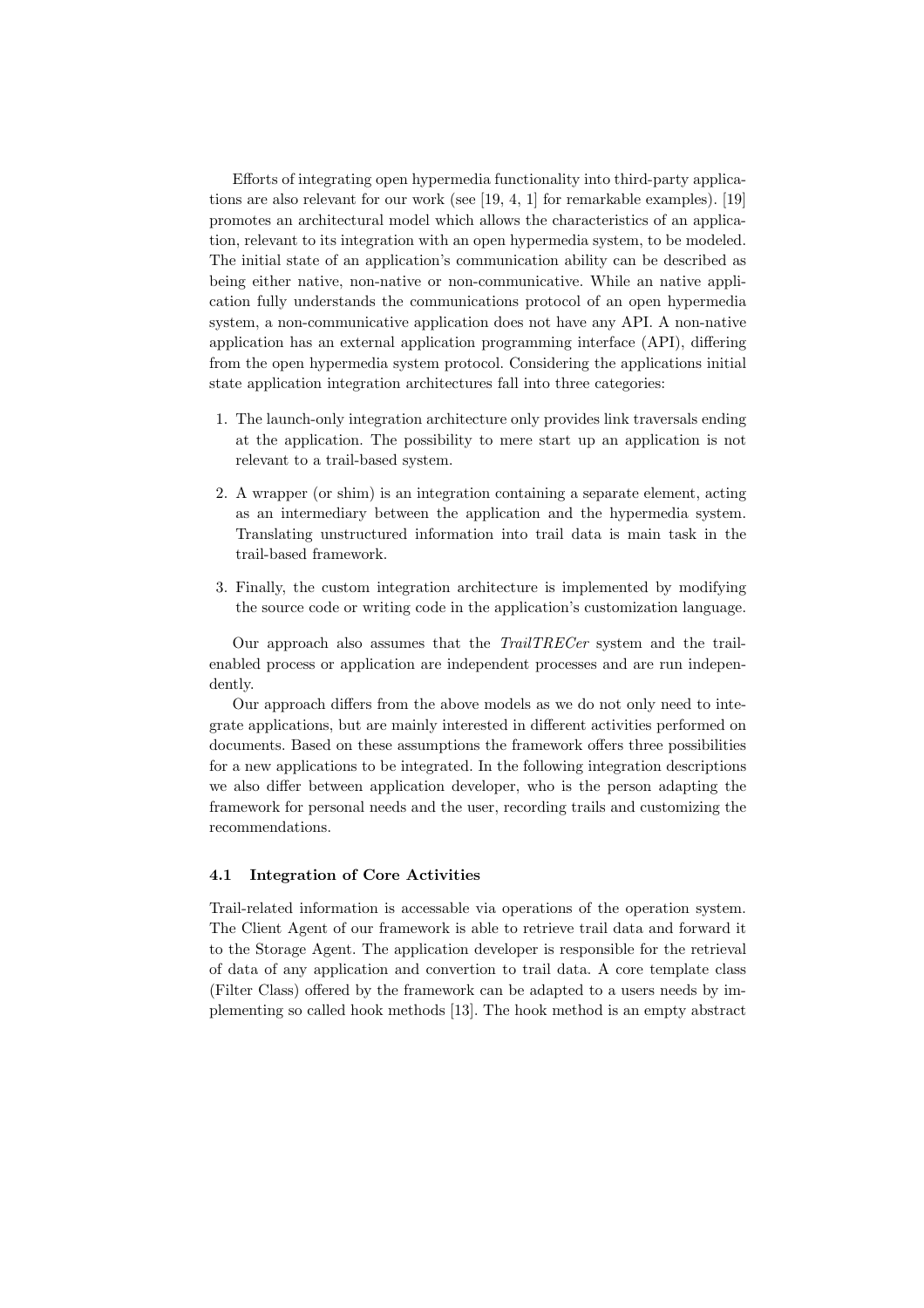class, providing an empty default implementation and parameterizing the template class. According to the integration architectures this type of integration is equivalent to a pure wrapper integration.

*Example: Printed Documents* One measure of importance of a document is, whether documents have been printed. Hence, we try to capture all documents printed. However, if you want an applications independent way of detecting whether a document is being printed, one possible way is pooling the print spooler. E.g. a  $C++$  component enumerates all the printers (local and network) on the machine and dumps the information of any current job. The Client Agent of our framework instantiates a Java wrapper hosting this component. Whenever a print job is executed, trail data (the document name and the activity) is dumped and an event triggered.

#### **4.2 Integration of Communication Activities**

Many applications enable users to communicate with each other and thus exchange information over networks (e.g. attach a document to an email) The framework offers some functionality that considers capturing of trail-related information that is exchanged over a network. Like browsing advisors (e.g. [8], [7]) use proxies to retrieve and provide additional link information, we implemented a generic proxy (Proxy Class)for our framework being able to process every port by an own function and filter the trail relevant information. The application developer benefits from the fact that standardized protocols use well known port numbers. The developer has to maintain which port to watch and to implement the component responsible for filtering trail relevant data out of the protocol used.

*Example: Mailed Documents* A document mailed to a friend, may be an indication for importance of the document to the sender. Thus we record all documents mailed to someone. The User is not affected, but by just initially changing the proxy settings of the mail tool and can then continue using the favourite mail client. All mails are filtered and the name of the attached document is captured.

#### **4.3 Integration of Third Party Applications**

The third and last integration type is most independent from the TrailTRECer system. All the event functionality can be implemented in the third party application completely individual from the framework. Mostly applications offer some kind of API or internal customization language such as Visual Basic for (Windows) Applications. This integration is corresponding to the custom integration type introduced in [19]. Due to the large degree of manipulation control, it has the advantage of providing trail-data on a very fine grained level. These applications have to provide the ability to communicate either via a network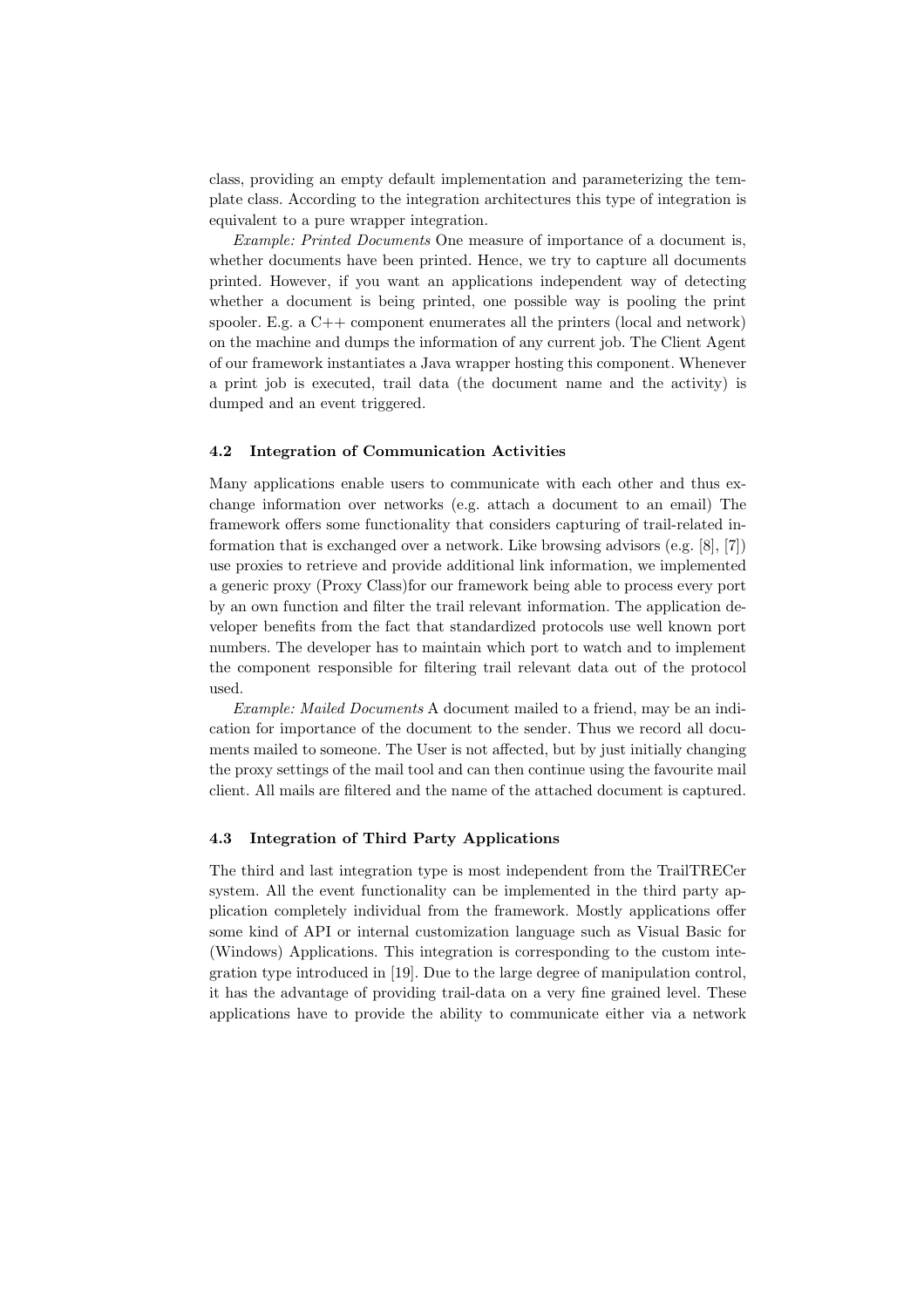socket connection or via a text stream to a captive process. The documents and activities that should be added to a current trail have to be converted to a fixed with the framework commited format. The trails have to be sent to the Storage Agent which holds a a server socket on the local machine. The framework runs a process retrieving the messages and processing them.



**Figure 2:** Office Client Screenshot

*Example: Edited Documents* For the integration of a third party integration we chose MS Office. MS Office allows the creation of custom user menus and the ability to add user defined functionality with Visual Basic for Applications (VBA). We decided to add a document to a trail, whenever it was changed (e.g. create a new document or making additions to an existing one). An internal event will be triggered and handled by our personally implemented macro functions. These functions communicate with the Socket Agent via a socket connection and send the required data in a fixed format. If recommendations to the current opened document are needed, the user can press the "Related Documents" button and the name and path of the actual active document is sent to the User Agent and processed by the individual agents. The result is returned and visualized with an integrated webbrowser control in the Winword dialog (Figure 2). To execute the macro it has to be imported in the currently used Winword template (Normal.dot).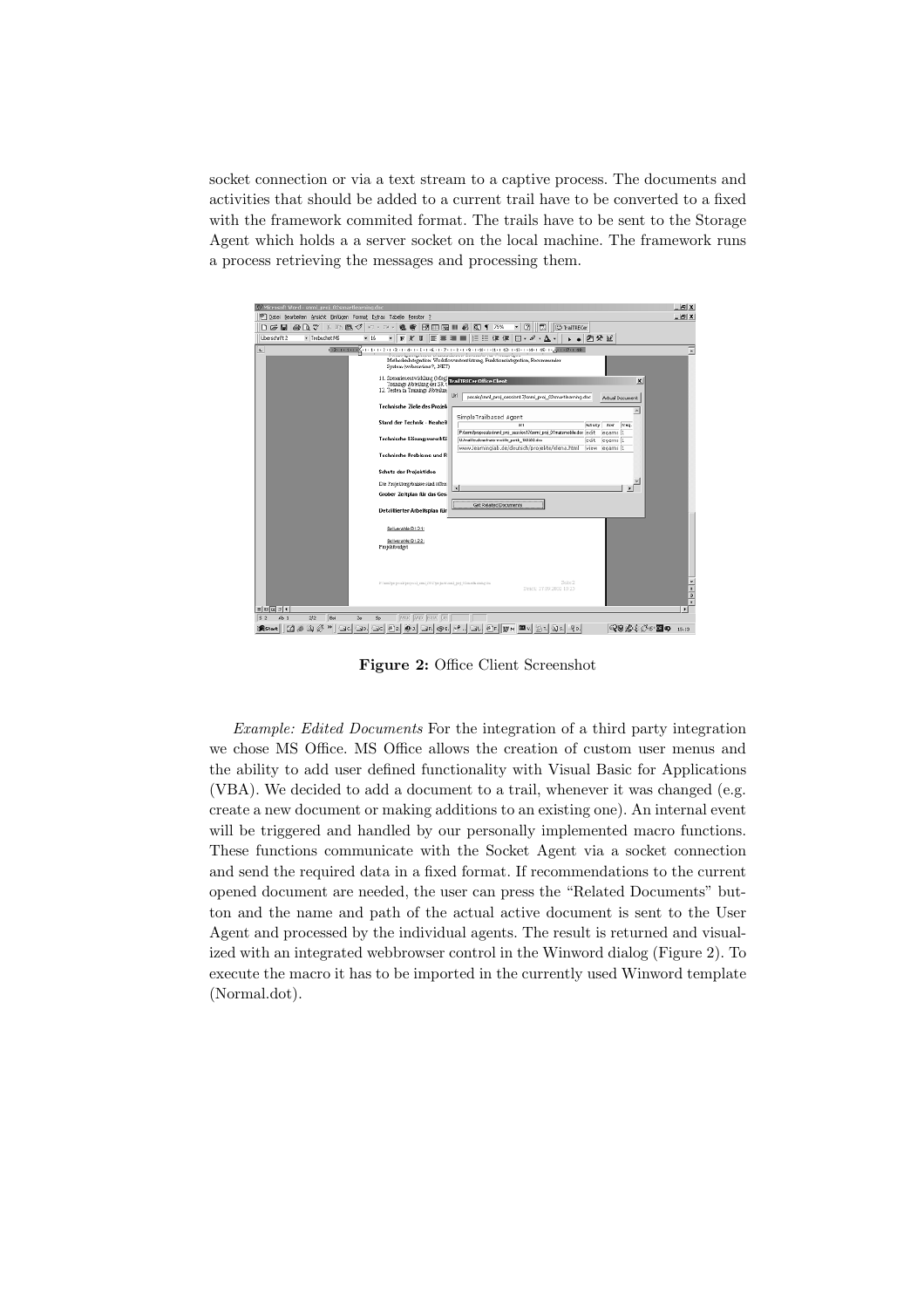#### **4.4 Sample Navigation Assistance Scenario**

In order to promote the feasability of trails for recommendation and to test the applicability of our framework, we integrated two trail recommending agents, one simply recommending the next neighbour node and the other one based on processing an artificial neuronal network, in the system. (For details on the implementation see [6, 2]). The recording of trails and the types of processing agents involved in the recommendation process can be controlled via a user interface component. The system searches for all agents available to deliver related documents and the user can decide which agents to use. The user can access the delivered recommendations and through a User Agent, connected to a sidebar in Netscape 6.2. and menu command in Winword. Users testing the system in first experiments gave positive feedback regarding the quality of the recommendation results, extracted from trail processing.

## **5 Experiences with the Integration**

Summarizing, the effort of integration is highly depending on the type of data source filtered for trail data. Often simple core processes e.g polling the printer spooler, are not directly accessable via the Java API. Thus, implementing a component supporting low level operating system functionality can be very time consuming. For this integration of core activities the framework provides support through the Filter Class and a trail persistence mechanism, responsible for the storage of trails.

The most convenient way and less expensive way of integrating an application into our framework is to gather data that is communicated over a TCP/IP port. Supporting this case the framework provides additionally port scanning and filtering functionality. The application developer only needs to assign the port and the destination server in a simple text file, and to implement a function that structures the protocol and filters the relevant trail data. Knowledge only about the Filter Class and about the trail data model is required, when integrating core and communication activities.

The easiest and most independent way to integrate an application and is to use the Socket Component. Although no knowledge about the framework is needed, the effort to do this so-called custom integration can be high, depending on the degree of knowledge about the application customization language. However, if fine-grained activities (e.g. activities only associated with a particular application) and data are desired, custom integration provides the best results.

Trail visualization integration is mostly needed on application level and can easily be done if the applications supports HTTP access. The HTML data, sent back from the User Agent running a web server, can be visualized either via some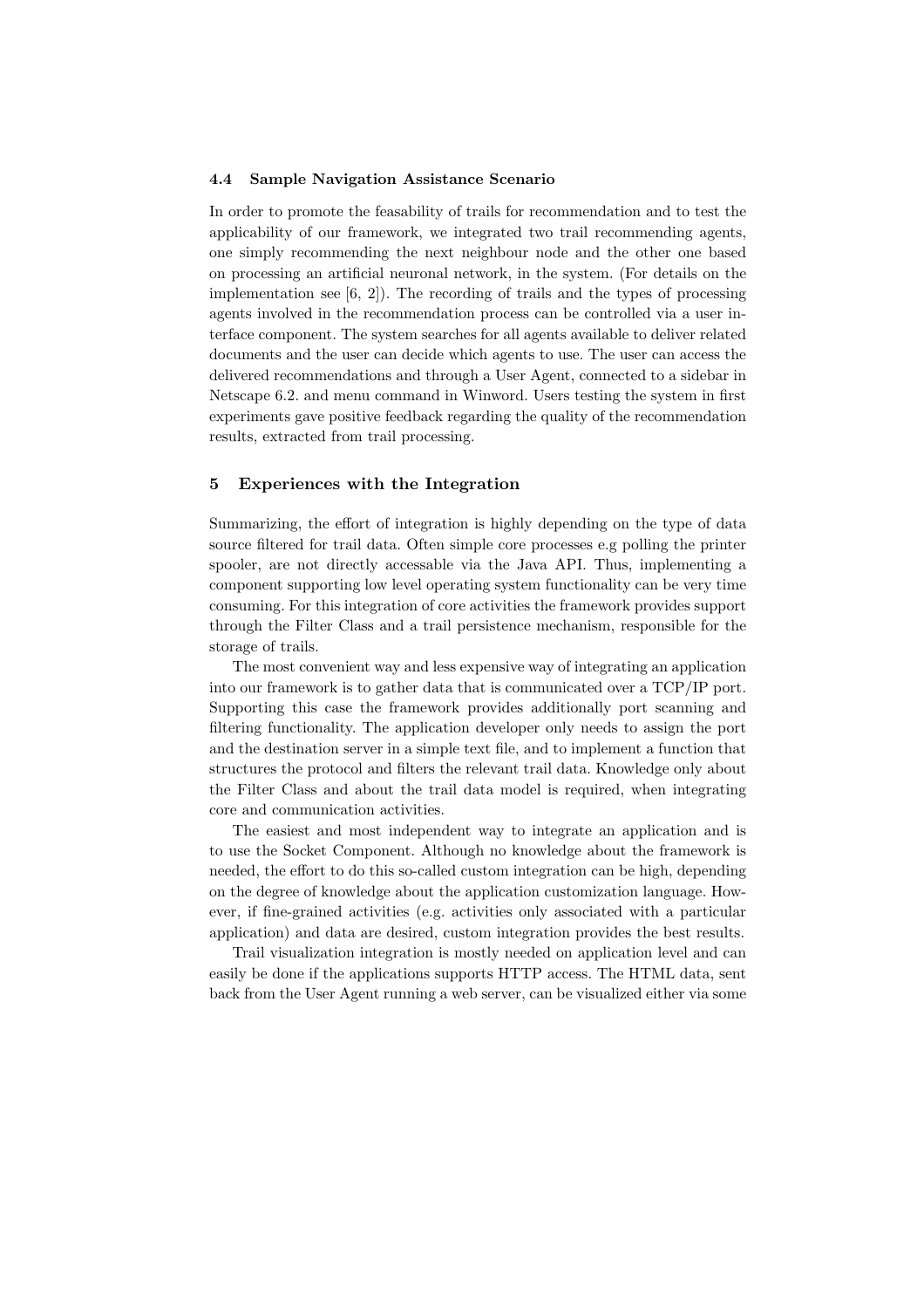HTML viewer or can be interpreted and translated into an application specific format.

Finally we can say that all the integration examples need some kind of wrapper to convert the application data gathered into trail data according to the framework's data model.

# **6 Summary and Perspectives**

In this paper we argued how open hypermedia concepts including the OHSWG's reference architecture, the FOHM data model and the openness with respect to applications, can be applied to trail-based systems. We presented the data model and the architecture of the *TrailTRECer* framework, an agent based platform for integrating trail processing components. The framework is adaptable for the integration of different processes and applications. We described three example integrations.

Future work will focus on capturing trails in an Intranet scenarios, e.g. shared project directories, and developing additional processing agents for more finegrained recommendations. Further research will include analysing the user navigation and exploiting the results for trail similarity algorithms and topic extraction.

#### **Acknowledgments**

The TrailTRECer framework is part of the Trailist project which is supported by the Austrian Fonds zur Förderung der wissenschaftlichen Forschung (FWF) under grant No. P14006-INF.

#### **References**

- 1. Kenneth M. Anderson. Integrating open hypermedia systems with the world wide web. In *Proceedings of the '97 ACM Conference on Hypertext, April 6-11, 1997, Southampton, UK*, pages 157–166, April 1997.
- 2. Tobias Berka, Werner Behrendt, Erich Gams, and Siegfried Reich. Recommending internet-domains using trails and neuronal networks. *Int. Conf. on Adaptive Hypermedia and Adaptive Web Based Systems, Malaga*, pages 201–202, May 2002.
- 3. Philip A. Bernstein. Middleware: A model for distributed system services. *Communications of the ACM*, 39(2):86–98, February 1996.
- 4. Hugh C. Davis, Simon Knight, and Wendy Hall. Light hypermedia link services: A study of third party application integration. In *ECHT '94. Proceedings of the ACM European conference on Hypermedia technology, Sept. 18-23, 1994, Edinburgh, Scotland, UK*, pages 41–50, 1994.
- 5. David C. DeRoure, Wendy Hall, Siegfried Reich, Aggelos Pikrakis, Gary J. Hill, and Mark Stairmand. An open framework for collaborative distributed information management. *Seventh International World Wide Web Conference (WWW7), 14 - 18 April 1998, Brisbane, Australia*, 30:624–625, 1998. Published in Computer Networks and ISDN Systems.